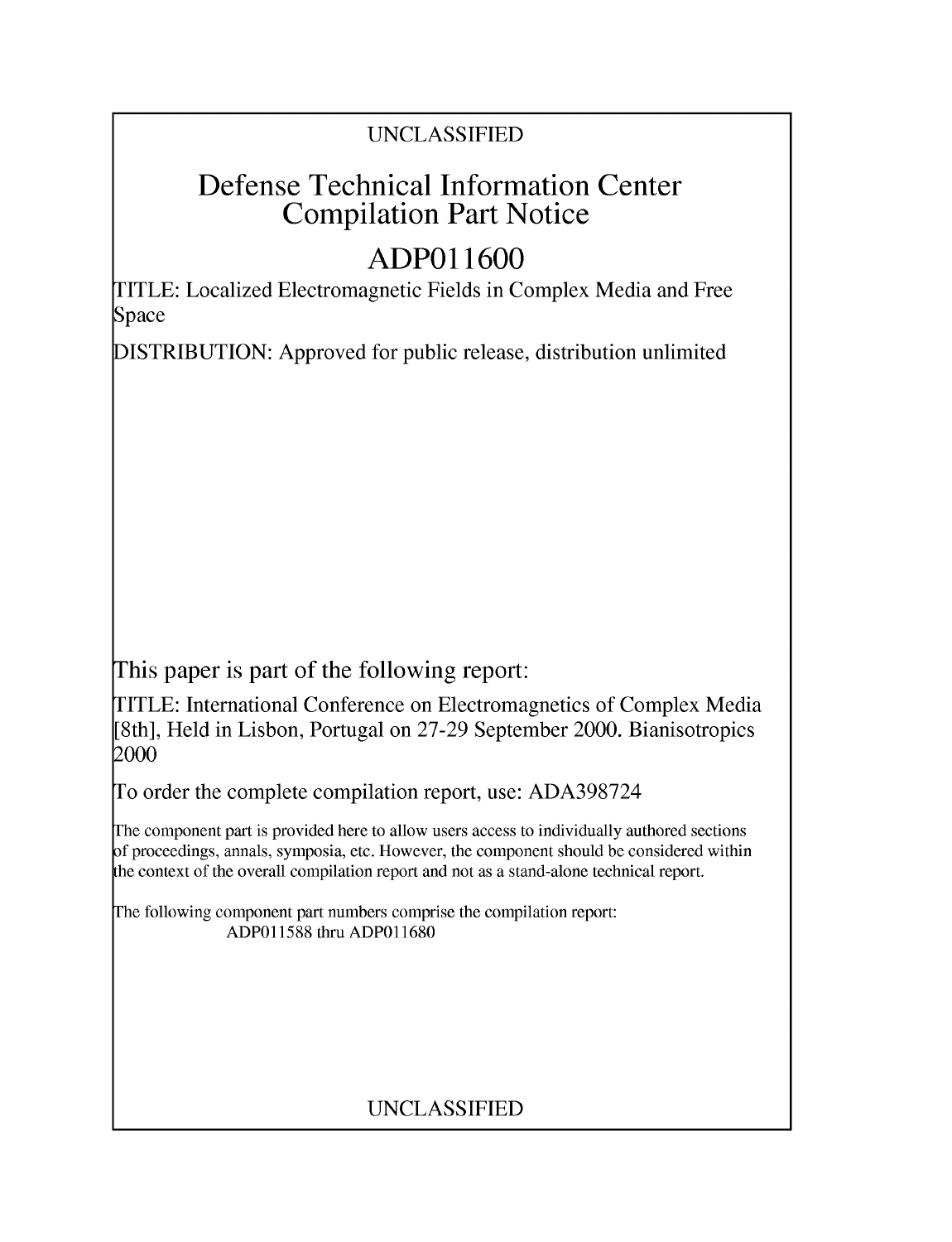## Localized Electromagnetic Fields in Complex Media and Free Space

G. N. Borzdov

Department of Theoretical Physics, Belarusian State University Fr. Skaryny avenue 4, 220050 Minsk, Belarus Fax:  $+375-17-226$  0530; email: borzdov@phys.bsu.unibel.by

#### Abstract

The presented exact solutions of homogeneous Maxwell's equations in complex media and free space describe fields having a rather involved curl structure and a very small--about several wave lengthes of composing plane waves-and clearly defined core region with maximum intensity of field oscillations. In a given Lorentz frame  $L$ , a set of the obtained exact time-harmonic solutions of the free-space homogeneous Maxwell equations consists of three subsets-termed "storms", "whirls", and "tornadoes" for the sake of brevity-for which time average energy flux is identically zero at all points, azimuthal, and spiral, respectively. In any other Lorentz frame L', they will be observed as a kind of electromagnetic missiles moving without dispersing at speed  $V < c$ . The solutions which describe finite-energy evolving electromagnetic storms, whirls, tornadoes are also presented.

#### 1. Introduction

In the beginning of eighties, Brittingham [1] proposed the problem of searching for specific electromagnetic waves-focus wave modes-having a three-dimensional pulse structure, being nondispersive for all time, and moving at light velocity in straight lines. A number of packetlike solutions have been presented [1, 2, 3]. However, it seems [3, 4, 5], finite-energy focus wave modes can not exist without sources. In 1985, Wu introduced [5] a conception of electromagnetic missiles moving at light velocity and having a very slow rate of decrease with distance. Because of these properties, such missiles have important possible applications [5].

In Ref. [6], vector plane-wave superpositions defined by a given set of orthonormal scalar functions on a two-dimensional or three-dimensional manifold-beam manifold  $B$ -are treated. The proposed approach makes it possible to compose a set of orthonormal beams, normalized to either the energy flux through a given plane  $\sigma_0$  with unit normal q (beams with two-dimensional  $B$ ) or to the total energy transmitted through this plane (beams with three-dimensional  $B$ ), as well as some other specific exact solutions of wave equations such as three-dimensional standing waves, moving and evolving whirls. This approach can be applied to any linear field, such as electromagnetic waves in free space, isotropic, anisotropic, and bianisotropic media, elastic waves in isotropic and anisotropic media, sound waves, etc. By way of illustration, some specific families of exact solutions of the homogeneous Maxwell equations, describing localized electromagnetic fields in free space, are obtained in Refs. [6, 7, 8]. In this paper, we present some new types of such localized electromagnetic fields in complex media and free space.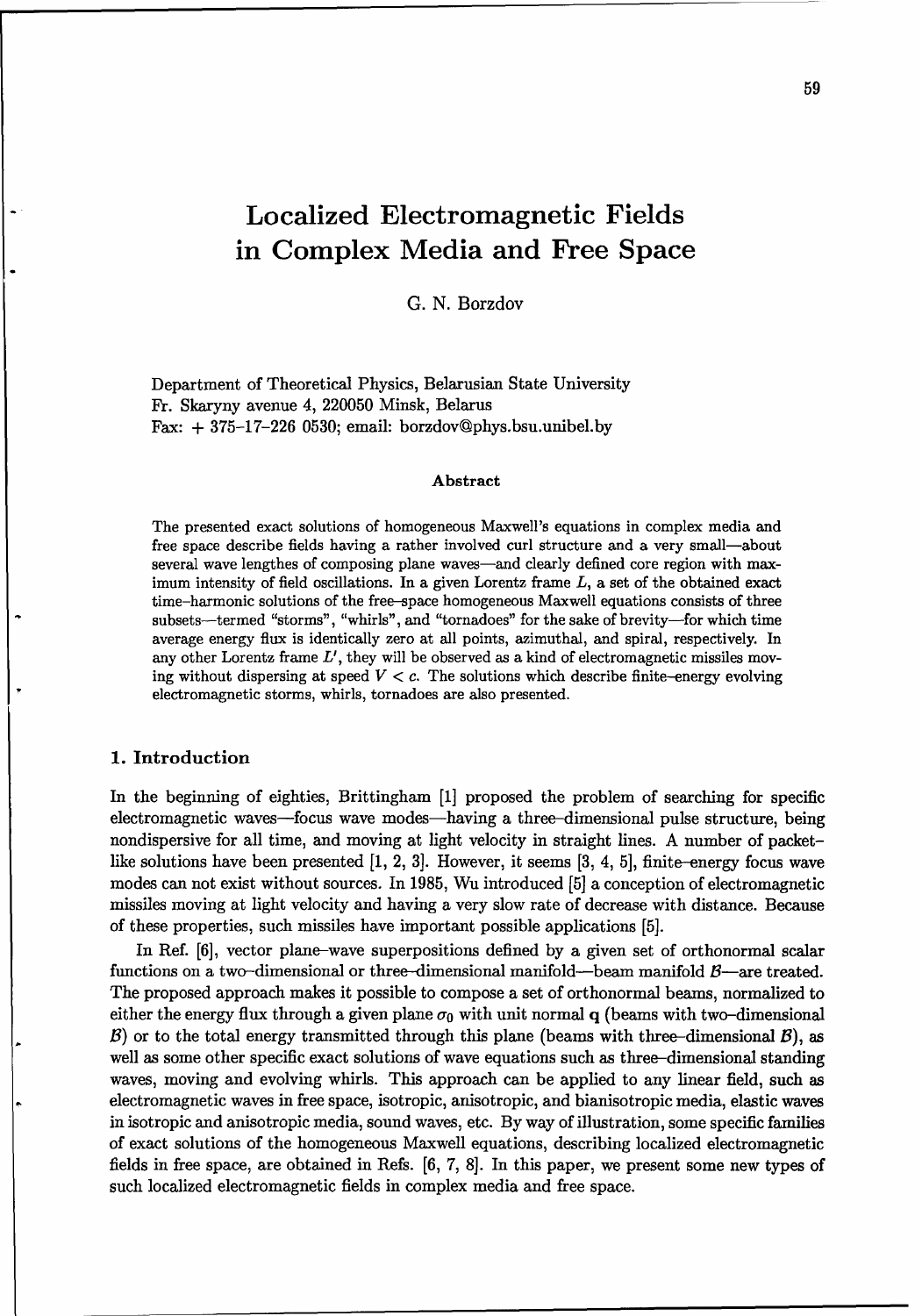#### 2. Time-Harmonic Localized Fields Defined **by** the Spherical Harmonics

In this paper, we treat time-harmonic electromagnetic fields in linear complex media or free space, defined by the spherical harmonics as

$$
\mathbf{W}_{j}^{s}(\mathbf{r},t)=e^{-i\omega t}\int_{0}^{2\pi}d\varphi\int_{\theta_{1}}^{\theta_{2}}e^{i\mathbf{r}\cdot\mathbf{k}(\theta,\varphi)}Y_{j}^{s}(\theta,\varphi)\nu(\theta,\varphi)\mathbf{W}(\theta,\varphi)\sin\theta d\theta,
$$
\n(1)

where  $W = col(E, B)$  specifies the polarization of the eigenwave with the wave vector k. To compose these beams, it is necessary first to calculate parameters of eigenwaves. The corresponding relations for electromagnetic waves in a general bianisotropic medium are presented in Ref. [6].

There are two main ways to set the beam base, i.e., to specify the functions  $\mathbf{k} = \mathbf{k}(\theta, \varphi)$ and  $W = W(\theta, \varphi)$ . One can set first the unit wave normals of these eigenwaves by a function  $\hat{\mathbf{k}} = \hat{\mathbf{k}}(\theta, \varphi)$ . In particular, one can set the angular spectrum of plane waves by

$$
\hat{\mathbf{k}} = \mathbf{k}/k = \sin \theta' (\mathbf{e}_1 \cos \varphi + \mathbf{e}_2 \sin \varphi) + \mathbf{e}_3 \cos \theta, \tag{2}
$$

where  $\theta' = \kappa_0 \theta$ , and  $\kappa_0$  is some real parameter. Then, one has to calculate the refractive indices  $n_j(\theta,\varphi) = n_j(\hat{\mathbf{k}}(\theta,\varphi))$  of all isonormal waves and, by choosing some branch  $n_j(\theta,\varphi)$ , to specify the wave vector function  $\mathbf{k}(b) = (\omega/c)n_i(\theta, \varphi)\hat{\mathbf{k}}(\theta, \varphi)$  and the amplitude function  $\mathbf{W}(\theta, \varphi) =$  $col(\mathbf{E}(\theta, \varphi), \mathbf{B}(\theta, \varphi))$  as well. The alternative is to set first the tangenial components of wave vectors by a real vector function  $\mathbf{t} = \mathbf{t}(\theta, \varphi)$ . Then, the normal component  $\xi_i(\theta, \varphi) = \xi_j(\mathbf{t}(\theta, \varphi))$ of  $\mathbf{k}(\theta, \varphi) = \mathbf{t}(\theta, \varphi) + \xi_i(\theta, \varphi)$ q is chosen from the roots of a quartic equation [6]. In addition to the parameters of eigenwaves themselves in the medium under study, there are three parameters defining the properties of the presented beams:  $\theta_1$ ,  $\theta_2$ , and  $\kappa_0$ . By setting these parameters in various ways, one can compose various localized fields with very interesting properties. Let us illustrate this on the case of localized fields in free space.

In free space, the integral representations of the localized fields under consideration and the orthonormal beams, presented in Ref. [9], differ only by the values of the integration limits in Eq. (1). In both cases, there are beams with two independent polarization states- $E_M$  and  $E_A$ beams.

Let us consider time-harmonic fields  $\mathbf{W}_{i}^{s}$  [Eq. (1)] with  $\theta_{1} = 0$ ,  $\pi/2 \le \theta_{2} \le \pi$ , and  $\kappa_{0} = 1$ , i.e., with  $\theta' = \theta$ . These fields are composed of plane waves propagating in a solid angle  $\Omega \in$  $[2\pi, 4\pi]$ . For the sake of simplicity, we assume that the beam state function  $\nu = \nu(\theta, \varphi)$  reduces to a constant. A set of these exact time-harmonic solutions of the free-space homogeneous Maxwell equations consists of three subsets—termed "storms", "whirls", and "tornadoes" for brevity-for which time average energy flux is identically zero at all points, azimuthal, and spiral, respectively.

Let us first set  $\theta_2 = \pi$ . Then, the fields under consideration are composed from plane waves of all possible propagation directions, i.e.,  $\Omega = 4\pi$ . They are in effect three-dimensional standing waves with rather involved structures of interrelated electric and magnetic fields. Beams with  $s \neq 0$  are essentially electromagnetic whirls with azimuthal energy fluxes. For  $E_A$  and  $B_A$ electromagnetic storms, both of which are defined by the zonal spherical harmonics  $(s = 0)$ , the time average Poynting vector S is vanishing at all points. The electric field vector E of  $E_A$ storms has the only-azimuthal-component, whereas the azimuthal component of the magnetic field vector **B** is everywhere zero. The opposite situation occurs with  $B<sub>A</sub>$  storms.

The spherical harmonics with  $s \neq 0$  define electromagnetic whirls for which the time average Poynting vector S has the only nonvanishing-azimuthal-component. This component, as well as the energy densities  $w_e$  and  $w_m$  of the electric **E** and magnetic **B** fields, is independent of the azimuthal angle  $\psi$ . The whirls with  $j > s \geq 1$  have two major domains-above and below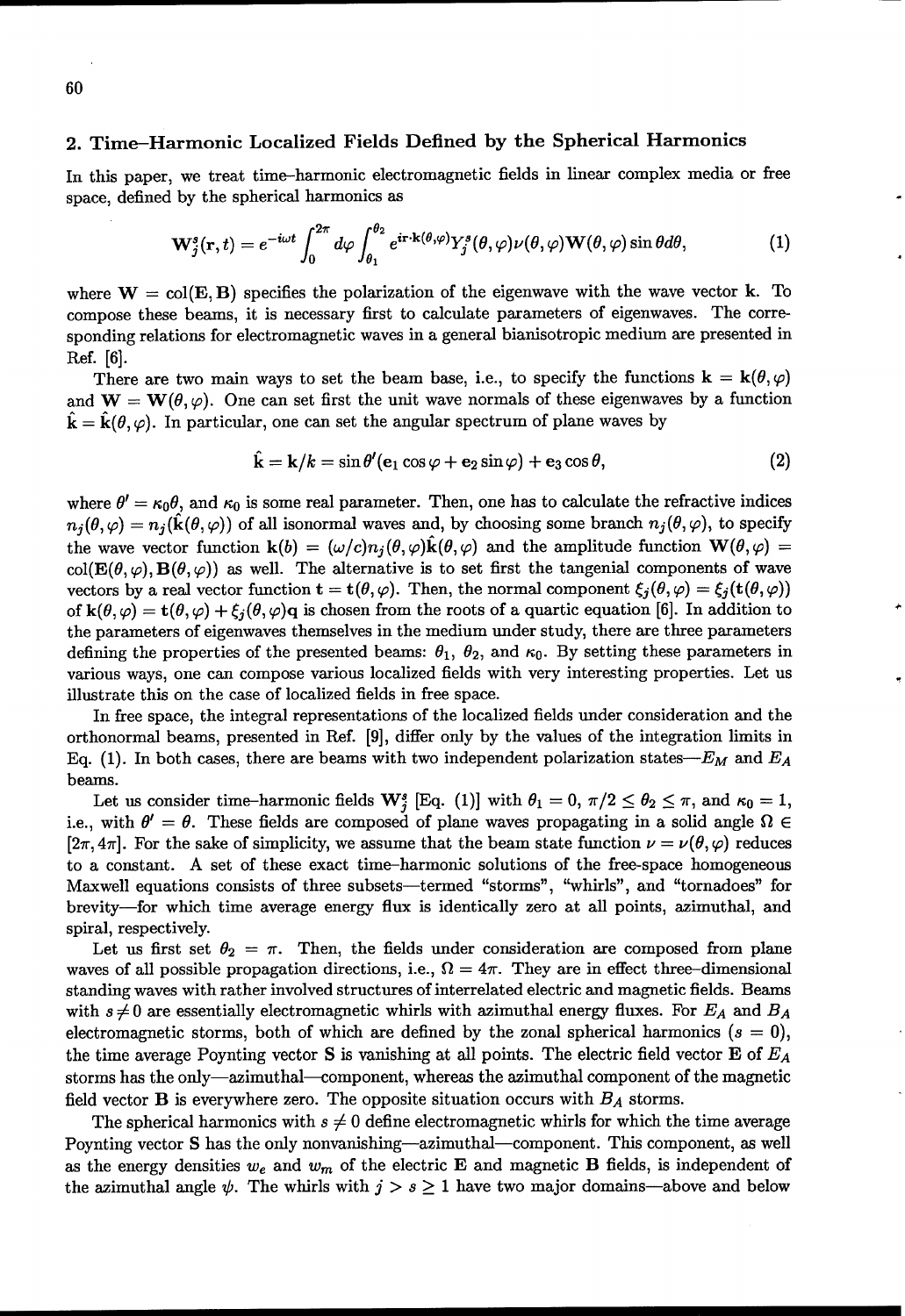the equatorial plane-with large energy fluxes. The whirls, defined by the sectorial harmonics  $(j = s \geq 1)$ , have only one such domain, and the energy flux peaks in the equatorial plane.

Let us now consider time-harmonic fields  $\mathbf{W}_i^s$  [Eq. (1)] with  $\theta_1 = 0$ ,  $\pi/2 < \theta_2 < \pi$ , and  $\kappa_0 = 1$ , i.e., with  $\theta' = \theta$ , and  $2\pi < \Omega < 4\pi$ . As before, we assume that the beam state function  $\nu = \nu(\theta, \varphi)$  reduces to a constant. In this case, the field also is highly localized, but the normal and the radial components of time average Poynting's vector S are not vanishing. As a result, lines of energy flux become spiral, provided that  $s \neq 0$ . We refer to such specific localized fields with spiral energy fluxes as electromagnetic tornadoes. Their lines of energy flux closely resemble spirals, and as  $\theta_2$  tends to  $\pi$ , the step of these spirals decreases. For the fields defined by the zonal spherical harmonics  $(s = 0)$ , the lines of energy flux lie in meridional planes.

#### **3.** Evolving Storms, Whirls, and Tornadoes

Although, in many cases, the presented time-harmonic solutions may provide satisfactory models of real physical fields, more accurate models can be obtained by integrating these solutions with respect to frequency. In particular, some solutions which describe quasimonochromatic electromagnetic beams are obtained in Ref. [6].

Let us consider localized fields  $\check{W}_{i}^{s}(r, t)$  with three-dimensional beam manifold  $B_{3} = B \times$  $[\omega_-, \omega_+]$ , related with  $\mathbf{W}_j^s(\mathbf{r},t)$  [Eq. (1)] as

$$
\breve{\mathbf{W}}_{j}^{s}(\mathbf{r},t)=\frac{1}{2\Delta\omega}\int_{\omega_{-}}^{\omega_{+}}\mathbf{W}_{j}^{s}(\mathbf{r},t)d\omega,
$$
\n(3)

where  $\Delta \omega = (\omega_+ - \omega_-)/2$ . In the case of quasimonochromatic beams,  $\Delta \omega \ll \omega$ . For the beams under consideration, the amplitude function  $W(\theta, \varphi)$  is frequency independent. If the beam state function  $\nu(\theta, \varphi)$  also is frequency independent, or its frequency dependence is negligibly small, we have

$$
\breve{\mathbf{W}}_{j}^{s}(\mathbf{r},t) = e^{-i\omega t} \int_{0}^{2\pi} d\varphi \int_{\theta_{1}}^{\theta_{2}} e^{i\mathbf{r}\cdot\mathbf{k}(\theta,\varphi)} Y_{j}^{s}(\theta,\varphi) j_{0} \left[ p_{0} \left( \mathbf{r}\cdot\mathbf{k}(\theta,\varphi) - \omega t \right) \right] \times \nu(\theta,\varphi) \mathbf{W}(\theta,\varphi) \sin \theta d\theta,
$$
\n(4)

where  $\omega = (\omega_+ + \omega_-)/2$  and  $p_0 = \Delta\omega/\omega$ . In free space, this field is composed of plane wave packets radially moving with the light velocity c.

Therefore, the field under considerarion is essentially an evolving whirl in the neighbourhood of the point  $r = 0$ . It varies in intensity as different "peaks and valleys" reach the core region. At  $-\pi/\Delta\omega < t < \pi/\Delta\omega$ , the main peak passes through this region, and the whirl reaches its absolute maximum intensity at  $t = 0$ . At this moment, its field structure is very close to the structure of the corresponding time-harmonic whirl. In particular, lines of energy flux are circular for both whirls. At  $-\pi/\Delta\omega < t < 0$  and  $0 < t < \pi/\Delta\omega$ , the energy flux lines of the evolving whirls are convergent and divergent, respectively.

On the whole, the evolution of the field can be described as follows. When  $t \to \pm \infty$ , the field tends to zero at all points r. Therefore, the solution  $\mathbf{W}_{i}^{s}(\mathbf{r},t)$  [Eq. (4)] describes initiation and evolution of a whirl, which originates at the infinity at  $t = -\infty$  as infinitely small converging wave propagating with the light velocity c. At  $t \ll -\pi/\Delta\omega$ , there is a very small converging wave with maximum peak at the distance  $r = -ct$ . During all this time, there is also a weak whirl in the neighbourhood of the point  $\mathbf{r} = 0$ . It passes through maximums and minimums of activity, gradually gaining in intensity as t tends to zero.

The total field can be described as the superposition of converging and expanding waves with ever changing proportion. At  $t > 0$ , the whirl, still passing through maximums and minimums of activity, gradually transforms into expanding wave, which vanishes in the infinity as  $t \to +\infty$ .

It is significant that the evolving storms, whirls, and tornadoes have finite total energy.